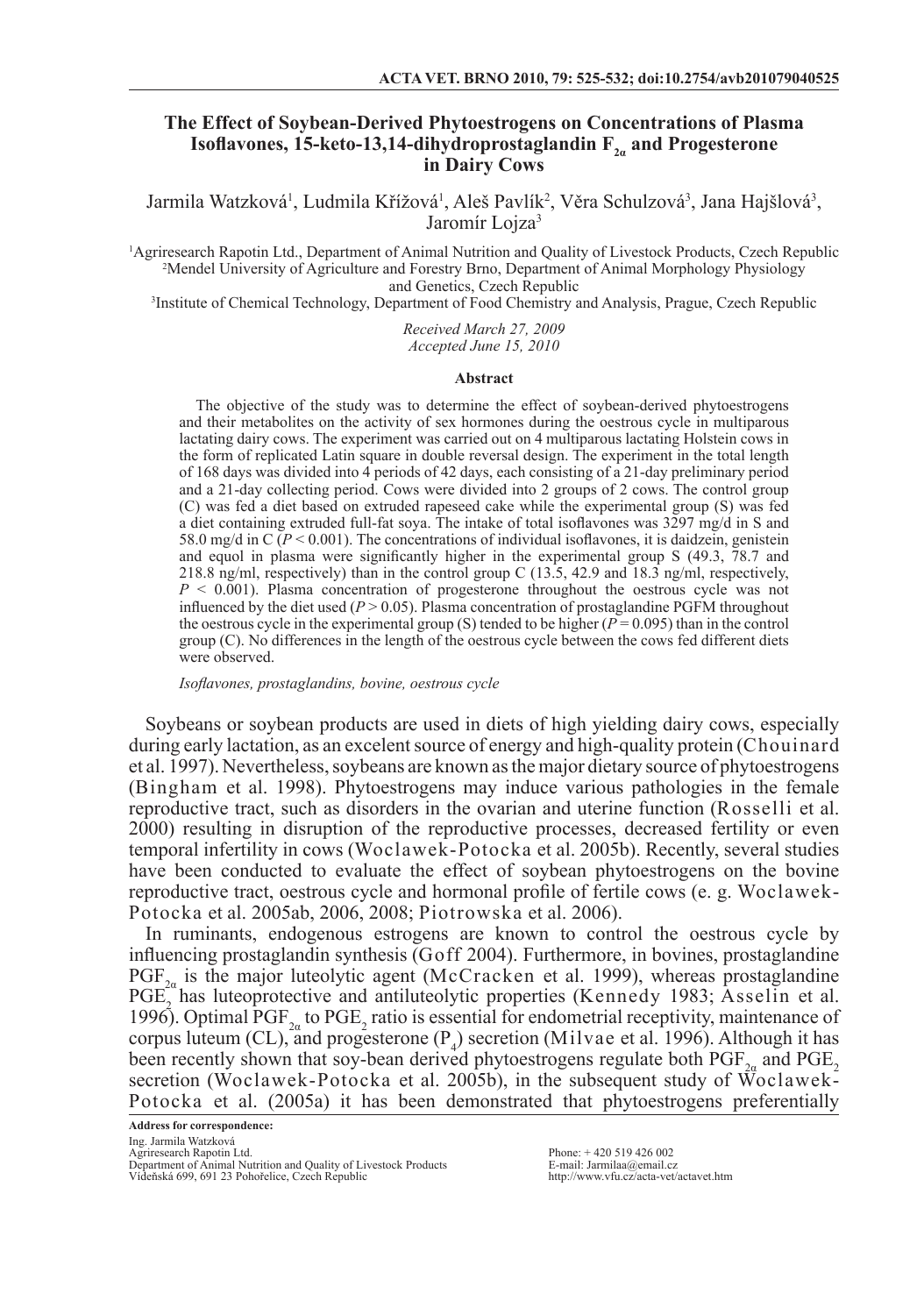stimulated  $PGF_{2a}$  synthesis in the epithelial cells of bovine endometrium. Based on the stronger phytoestrogen-dependent stimulation of  $PGF_{2\alpha}$  compared to  $PGE_2$  production in epithelial cells, it appears that phytoestrogens and their metabolites mainly modulate the  $PGF_{2\alpha}$  to  $PGE_2$  ratio that cause premature luteolysis.

The objective of the study was to determine the effect of soybean-derived phytoestrogens and their metabolites on the activity of sex hormones during the oestrous cycle in multiparous lactating dairy cows.

### **Materials and Methods**

### Animals and diets

The experiment was carried out on 4 high-yielding lactating Holstein cows (lactation 3–4, week 16–46 of lactation) with similar milk production  $(27.3 \text{ kg} \pm 1.7)$  that were divided into 2 groups according to milk yield. The control group of animals was fed a diet based on extruded rapeseed cake (C); the experimental group was fed a diet based on extruded full-fat soya (S). The experiment was carried out in the form of replicated Latin square in double reversal design (Tempelman 2004). The trial in the total length of 168 days was divided into 4 periods of 42 days. Each period consisted of a preliminary period (21 d) and a collecting period (21 d). Before the beginning of the experiment, the oestrus was synchronized by application of  $PGF_{2a}$  (Oestrophan, Bioveta a. s., CR). The day of oestrus was considered to be day 0 of the collecting period. The length of oestrous cycle was determined on the basis of signs of the next oestrus and by the veterinarian via rectal examination. The animals were under regular veterinary rectal examination during the whole experiment.

### Sampling and analysis

Cows were fed individually twice daily (6.30 and 16.30 h) the diet based on maize silage, meadow hay and supplemental mixture (Table 1). Samples of feed and feed refusals were taken twice a week in the collecting periods and used for the determination of the content of basal nutrients and phytoestrogens (daidzein, genistein). Dry matter (DM) was determined by drying at 103 ºC for 4 h. The content of PDIN, PDIE (digestible protein in the intestine when rumen fermentable N supply or energy supply are limited) and NEL (net energy of lactation) was calculated according to Sommer (1994). The contents of daidzein and genisten in feed and feed refusals were analysed using HPLC-DAD as given in details below.

Blood samples were taken into heparinised tubes from vena jugularis after morning milking (8:00 h) during the collecting period three times a week. The blood plasma was separated by centrifuge (1500  $\times$  *g* for 15 min, 4 °C) and stored at -20 °C until analyses. For determination of prostaglandine PGFM (15-keto-13,14-dihydroprostaglandin  $F<sub>2</sub>$ ) in blood plasma, prostaglandine stabiliser was added to each tube with blood and mixed thoroughly prior centrifugation. The content of phytoestrogens and their metabolites was analysed using HPLC-MS/MS. The level of P4 in blood plasma was measured by imuno-chemiluminescence method in automatic analyser IMMULITE (DPC).

| Component                           | $\mathcal{C}^1$ | S <sup>1</sup> |  |  |  |  |
|-------------------------------------|-----------------|----------------|--|--|--|--|
|                                     |                 |                |  |  |  |  |
| Maize silage                        | 465             | 484            |  |  |  |  |
| Meadow hay                          | 79              | 82             |  |  |  |  |
| Supplemental mixture                | 456             | 434            |  |  |  |  |
| Total                               | 1000            | 1000           |  |  |  |  |
| Composition of supplemental mixture |                 |                |  |  |  |  |
| Sugarbeet chippings                 | 145             | 153            |  |  |  |  |
| Barley                              | 265             | 293            |  |  |  |  |
| Oat                                 | 269             | 297            |  |  |  |  |
| Rapeseed oil                        | 12              |                |  |  |  |  |
| Extruded rapeseed cake              | 258             |                |  |  |  |  |
| Protex (extruded full-fat soya)     |                 | 206            |  |  |  |  |
| Premix $(sum)^2$                    | 51              | 51             |  |  |  |  |
| Total                               | 1000            | 1000           |  |  |  |  |

Table 1. Composition of diet in g/kg of dry matter

The PGFM concentration in blood plasma was determined with an EIA using HRP-labeled PGFM and anti-PGFM serum (Skarzynski et al. 2003).

Determination of phytoestrogens and their metabolites

Contents of target compounds were determined after their releasing from bonded forms. Hydrolysis of glycosides was carried out by acidic hydrolysis from feed samples and by enzymatic hydrolysis from biotic samples. HPLC/DAD method was used for determination of phytoestrogens in plant materials and LC-MS/MS method was employed for determination of estrogenic compounds in biotic samples.

 $1^1$  C – control group fed a diet containing extruded rapeseed cake, S – experimental group fed a diet containing extruded full-fat soya

<sup>2</sup> Premix contains (g/kg in supplemental mixture): sodium chloride (NaCl) 6; dicalciumphosphate (DCP) 18; limestone (CaCO<sub>3</sub>) 16; sodium bicarbonate (NaHCO<sub>3</sub>) 1; monosodiumphosphate (MSP) 2; magnesiumphosphate (MgP) 2; microelements and vitamin mixture 6

High purity standards of daidzein ( $\geq 98\%$ ) and genistein  $(≥ 95%)$  were purchased from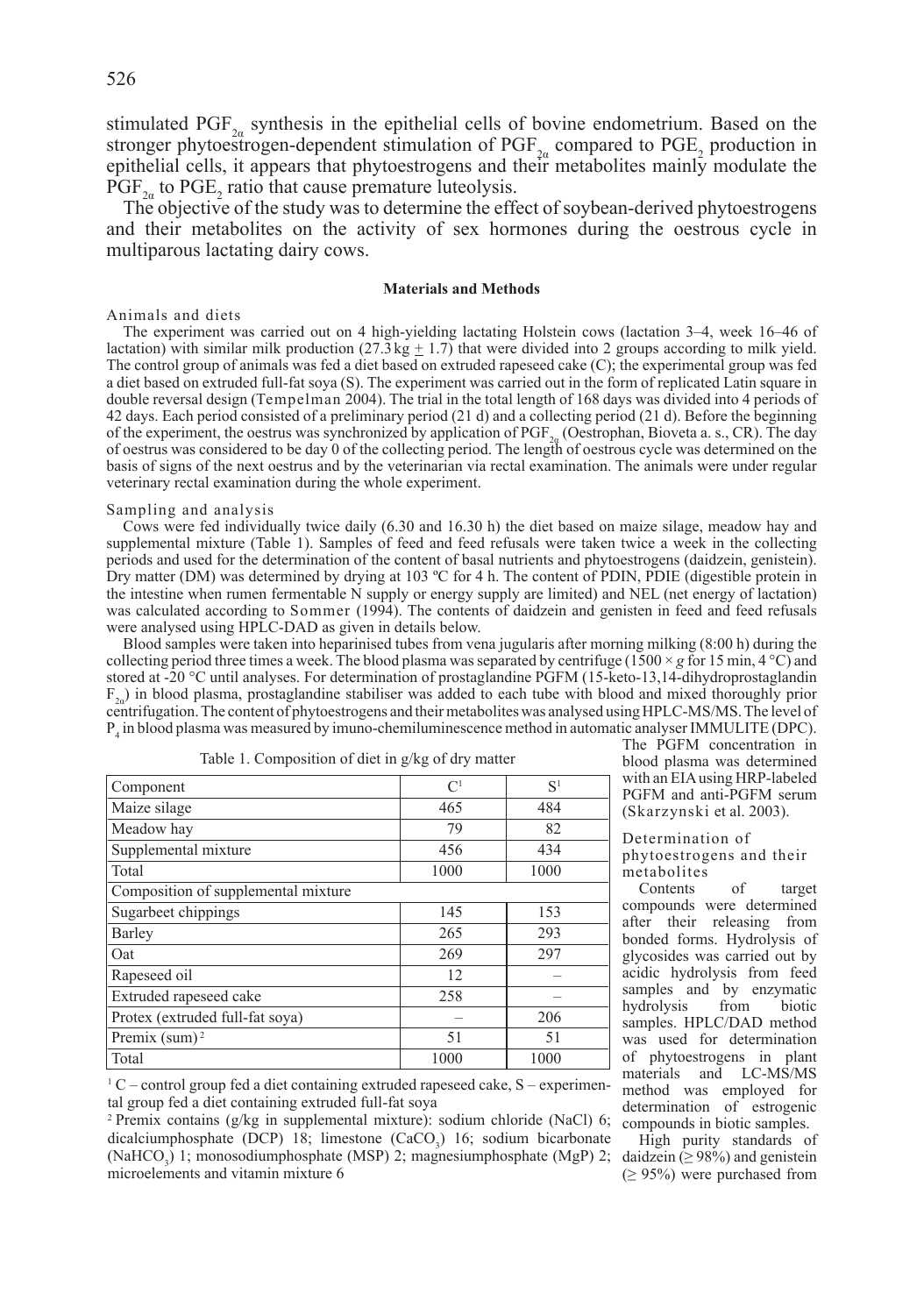Sigma-Aldrich (Germany), eqoul (≥ 99%) and internal standard 4-hydroxybenzofenon (4-HBPE) (≥ 99%) were purchased from Fluka (Germany).

### Feed samples

Homogenised samples of feed were hydrolysed with 6 mol/l hydrochloric acid and ethanol under the reverse condenser at the boiling point of ethanol. After hydrolysis the extract was clean up by SPE procedure on Oasis HLB, Waters (UK) cartridges.

The analytical column used for experiments was LichroCART LiChrospher 100 RP8 (250  $\times$  4mm, 5 um) with analytical precolumns LichnoCART LiChrospher 100 RP8  $(4 \times 4 \text{ mm}, 5 \mu \text{m})$  (Merck, Germany). Mobile phase methanol and 1% acetic acid water solution  $(v/v)$  with gradient elution at a flow-rate 1 ml/min was used. The absorption maxima using for detection of total daidzein and genistein was 260 nm.

The HPLC analysis was carried out on an HP 1200 liquid chromatograph coupled with a diode array detector (DAD) (Hewlett Packard, USA).

The limit of detection for total isoflavones obtained under the described method was 3.5 mg/kg for daidzein and 2.8 mg/kg for genistein. The repeatability expressed as relative standard deviation ( $n = 6$ ) was 4.1% and 4.9%, respectively.

### Plasma samples

Target analytes were hydrolysed from possible conjugates by enzymatic hydrolysis with Helix pomatia enzyme β-glucuronidase/sulfatase in sodium acetate buffer at 37 °C. After hydrolysis the analytes were extracted by ethylacetate.

The analytical column used for experiments was Discovery C18,  $(150 \times 3 \text{ mm}, 5 \text{ \mu m})$  with analytical precolumns Discovery C18 Guard column (20  $\times$  4 mm, 5  $\mu$ m) (Supelco, Germany). Mobile phase methanol and 1% acetic acid water solution (v/v) with gradient elution at a flow-rate 0.7 ml/min was used. For MS/MS detection APCI at positive ionization mode was used with monitoring of transitions (m/z) 255.3  $\rightarrow$  199.3 for daidzein, 271.4  $\rightarrow$ 215.3 for genistein, 243.1  $\rightarrow$  123.1 for equol and 199.2  $\rightarrow$  121.2 for 4-HBPE. Analytes were quantified by the method of internal standard.

Liquid chromatograph HP 1100, (Hewlett Packard, USA) coupled with mass spectrometry detector - ion trap, Finnigan LCQ Deca, (Finnigan, USA) operated in selected reaction monitoring (SRM) mode was used for analysis.

The limit of detection obtained under the described method was 2.5 ng/ml for daidzein and equol, and 5 ng/ml for genistein. The repeatability expressed as relative standard deviation ( $n = 6$ ) was 5.0% for daidzein, 6.8% for genistein and 3.5% for equol in plasma samples.

# Statistical analyses

Data obtained in the experiment were analysed using GLM procedure of the SAS/STAT, Version 8 according to the following model:  $Y_{ijk} = \mu + T_i + C_i + D_k + (T \times C)_{ij} + \varepsilon_{ijk}$ , where  $\mu$  = general mean,  $T_i$  = treatment effect (i = 2),  $C_i = \text{row effect (j = 4), } D_k = \text{day (replication) effect (k = 8), (T x C)}_i = \text{interaction effect}, \varepsilon_{ijk} = \text{residual error.}$ Results are expressed as means with standard error of the mean (SE)

# **Results**

The nutrient intake is presented in Table 2. The intake of DM, PDIN, PDIE and NEL did not differ significantly between groups ( $P > 0.05$ ). Average concentration of total isoflavones (aglycones and glycones) daidzein and genistein determined in extruded fullfat soya was 150.9 mg/kg and 222.6 mg/kg, respectively, resulting in the average total isoflavones intake of 3297 mg/d in S. The concentration of total daidzein and genistein in extruded rapeseed cake was under the limit of detection of used analytical method. Low intake 58.0 mg/d of total isoflavones in C was found.

Concentrations of isoflavones and studied hormones in plasma are given in Table 3. The concentrations of daidzein, genistein and equol in plasma were significantly higher in S than in  $C$  ( $P < 0.001$ ). Plasma concentration of prostaglandine PGFM throughout the experiment in S tended to be higher ( $P = 0.095$ ) than that in C. The concentration of  $P<sub>4</sub>$  in the plasma in S did not differ significantly throughout the experiment in comparison to C  $(P > 0.05)$ .

As shown in Fig. 1 higher plasma concentrations of daidzein were found in  $S (P \le 0.001)$ compared to C. Similar tendencies between S and C were observed in concentration of genistein (Fig. 2). High plasma concentrations of equol were found in S (*P* < 0.001) compared to C with almost undetectable levels of equol (Fig. 3). The p-ethyl phenol in the plasma was not detected. The plasma concentrations of PGFM in S varied with the days of oestrous cycle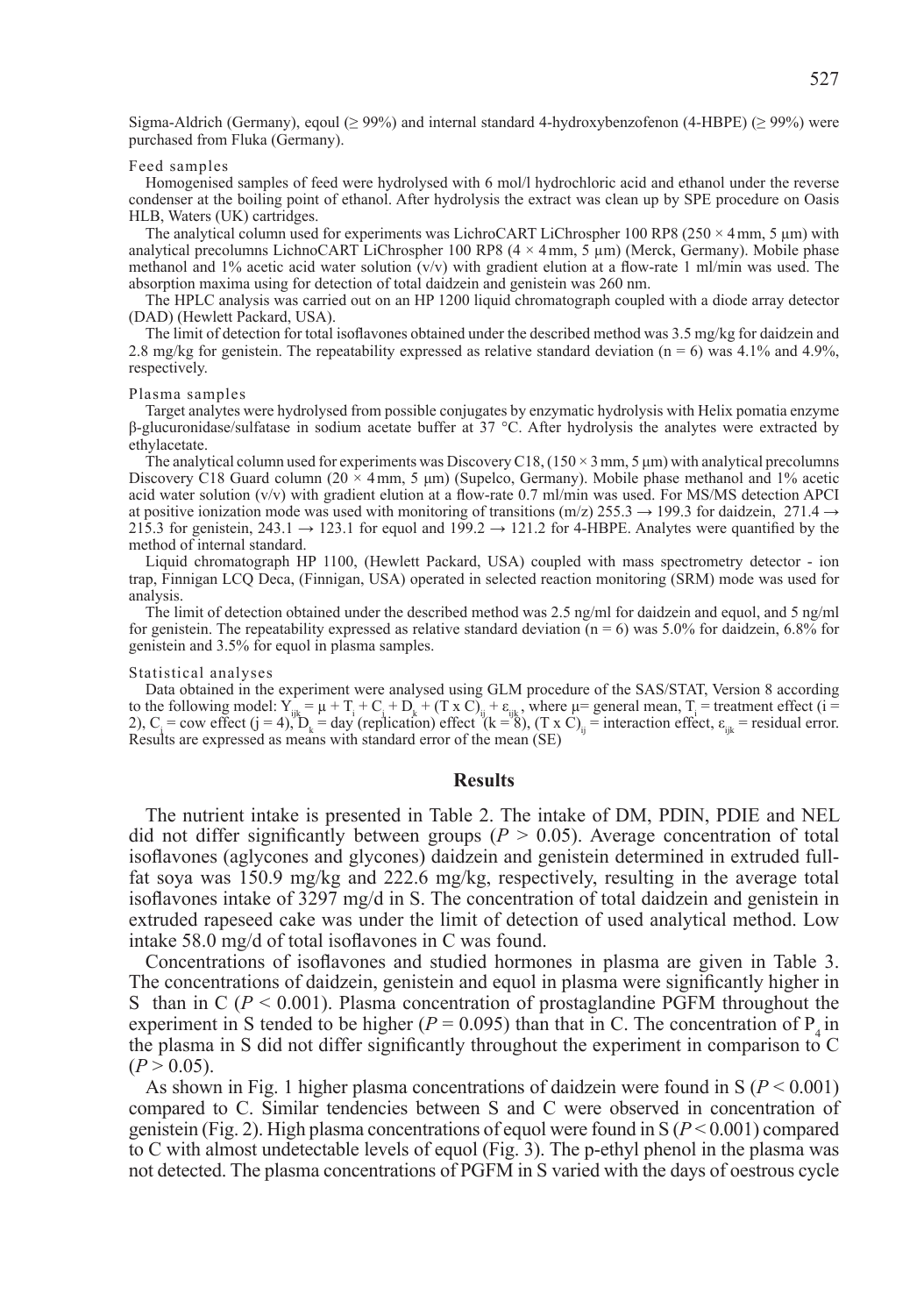| Intake                        | Unit | C <sup>1</sup> | S      | $SE^2$ | $P^3$        |
|-------------------------------|------|----------------|--------|--------|--------------|
| DM <sup>4</sup>               | kg/d | 18.9           | 18.9   | 0.28   | 0.883        |
| P <sub>DIN</sub> <sup>5</sup> | kg/d | 1.5            | 1.6    | 0.13   | 0.759        |
| PDIF <sup>5</sup>             | kg/d | 1.6            | 1.7    | 0.09   | 0.811        |
| NEL <sup>6</sup>              | MJ/d | 116            | 117    | 1.92   | 0.329        |
| Daidzein                      | mg/d | 31.6           | 1318.9 | 48.55  | ${}_{0.001}$ |
| Genistein                     | mg/d | 26.4           | 1978.1 | 69.91  | ${}_{0.001}$ |

Table 2. The nutrient intake

 $1^{\circ}$ C – control group fed a diet containing extruded rapeseed cake, S – experimental group fed a diet containing extruded full-fat soya

 $2SE$  – standard error of the mean

 $3P$  – level of significance

 $4$ DM – dry matter

<sup>5</sup> PDIN, PDIE - digestible protein in the intestine when rumen fermentable cycle, with the highest supply of N or energy are limiting, respectively

6 NEL - net energy of lactation

Table 3. Plasma concentration of isoflavones, prostaglandine PGFM and progesterone  $(P_4)$ 

| Component   | Unit    | $\mathcal{C}^1$ | S     | SE <sup>2</sup> | D <sup>3</sup> |
|-------------|---------|-----------------|-------|-----------------|----------------|
| Daidzein    | ng/ml   | 13.5            | 49.3  | 7.58            | ${}_{0.001}$   |
| Genistein   | ng/ml   | 42.9            | 78.7  | 10.75           | ${}_{0.001}$   |
| Equol       | ng/ml   | 18.3            | 218.8 | 11.13           | ${}_{0.001}$   |
| <b>PGFM</b> | ng/ml   | 0.042           | 0.126 | 0.04            | 0.095          |
| $P_4$       | nmol/ml | 6.834           | 8.45  | 0.77            | 0.504          |

1 C – control group fed a diet containing extruded rapeseed cake, S – experimental group fed a diet containing extruded full-fat soya

 $2$  SE – standard error of the mean

 $3P$  – level of significance



Fig. 1. Concentration of daidzein in the peripheral blood Fig. 2. Concentration of genistein in the peripheral plasma of high-yielding lactating Holstein cows fed blood plasma of high-yielding lactating Holstein extruded full-fat soya diet (S) and extruded rapeseed-cows fed extruded full-fat soya diet (S) and extruded cake diet (C) during the oestrous cycle

with the highest concentration on Day  $15$   $(0.349 \pm 0.259 \text{ ng/}$ ml, Fig. 4). The plasma concentration of PGFM in C varied only<br>little throughout the throughout experiment. As shown in Fig.  $5$  the plasma P. concentration increased in both of the examined groups of cows from Day  $\overline{0}$  to 15 of the oestrous concentration on Day 15 being  $9.883 \pm 2.810$ mmol/l in C and  $11.930 \pm$ 2.200 in S, respectively. Starting on Day 15 to 21 of the oestrous cycle the concentration of plasma  $P_4$  declined in both groups. No differences in the length of the oestrous cycle between cows fed C and S diet  $(17.0 +$ 0.87 days of the oestrous cycle and  $17.3 + 1.15$ days, respectively) was found.



rapeseed-cake diet (C) during the oestrous cycle

# **Discussion**

Extruded full-fat soya used in this experiment contained 150.9 mg/kg of daidzein and 222.6 mg/kg of genistein. Thus, average total isoflavones intake in S was 3297 mg/d. Although the concentration of isoflavones in extruded rapeseed cake was under the limit of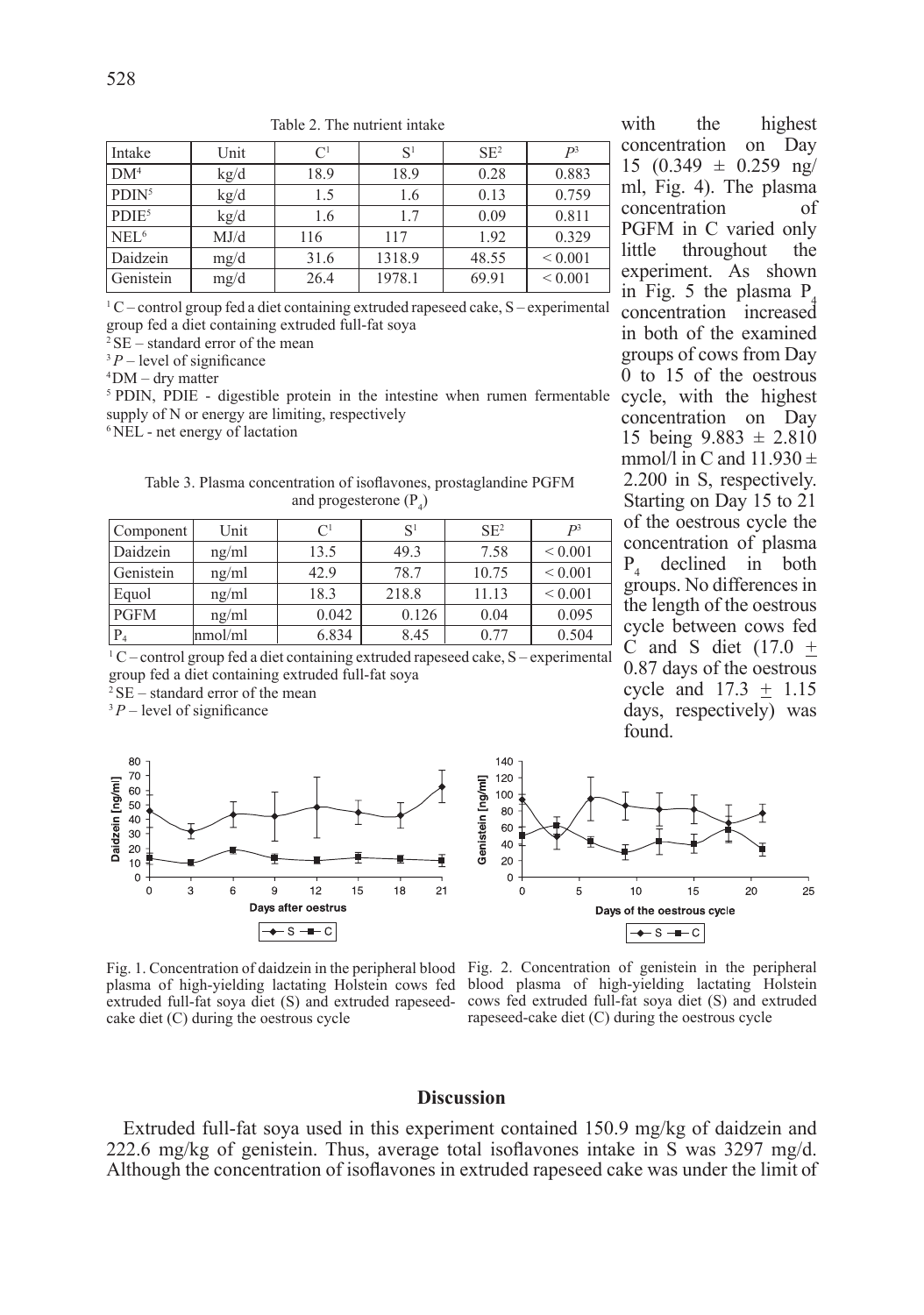

Fig. 3. Concentration of equol in the peripheral blood plasma of high-yielding lactating Holstein cows fed extruded full-fat soya diet (S) and extruded rapeseedcake diet (C) during the oestrous cycle



Fig. 5. Concentration of progesterone  $(P_4)$  in the peripheral blood plasma of high-yielding lactating Holstein cows fed extruded full-fat soya diet (S) and extruded rapeseed-cake diet (C) during the oestrous cycle



Fig. 4. Concentration of prostaglandin PGFM in the peripheral blood plasma of high-yielding lactating Holstein cows fed extruded full-fat soya diet (S) and extruded rapeseed-cake diet (C) during the oestrous cycle

detection, low intake of total isoflavones (58.0 mg/d) in C diet was found. Low concentrations of isoflavones in control diets were also found in studies of Piotrowska et al. (2006) or Woclawek-Potocka et al. (2005b).

In the present experiment, cows fed S diet had significantly higher concentrations of daidzein, genistein and equol in plasma in comparison to C ( $P < 0.001$ ), and p-ethylphenol was not detected. On the other hand, Woclawek-Potocka et al. (2005b) or Piotrowska et al. (2006) found significant concentrations of p-ethyl-phenol and equol in the plasma of cows fed soybeans but they detected neither daidzein nor genistein.

In contrast to our findings, in the above mentioned studies no phytoestrogens or their metabolites in plasma of cows fed the control diet were detected. This discrepancy can be caused by differences in dynamics of isoflavones and their metabolites in the plasma after administration of soybeans. As described in the study of Woclawek-Potocka et al. (2008), daidzein concentration in plasma of cycling heifers increased after single dose of soybeans during 0.5 h ( $P < 0.05$ ) and then remained constant until 2 h post feeding. Three hours after soybean feeding the daidzein concentration started to decrease to same levels as at the beginning of the experiment. Genistein concentration in blood plasma increased during 0.5 h after soybean feeding ( $P < 0.05$ ) and then remained constant. Similarly, the equol concentration in the blood plasma was increasing up to 4 h after soybean administration  $(P \leq$ 0.05) and then remained at an approximately constant level until the end of the experiment. On the other hand, the p-ethyl phenol concentration in the blood plasma remained constant during first 3 h of the experiment ( $P > 0.05$ ) and started to increase ( $P < 0.05$ ), beginning at 4 h after feeding. Blood samples for determination of isoflavones and their metabolites in our experiment were taken approximately 1 h after feeding, thus our findings are in accordance with the above-mentioned study.

Endogenous estrogens (E2) are known to modulate the oestrous cycle in ruminants by influencing the synthesis of prostaglandins (Goff 2004), as demonstrated e.g. in the study of Zhang et al. (1991). E2 has been proved to stimulate cell viability and proliferation in the female reproductive tract of many species (Reynolds and Redmer 1998). Due to the fact that phytoestrogens are structurally similar to E2 (Middleton and Kandaswami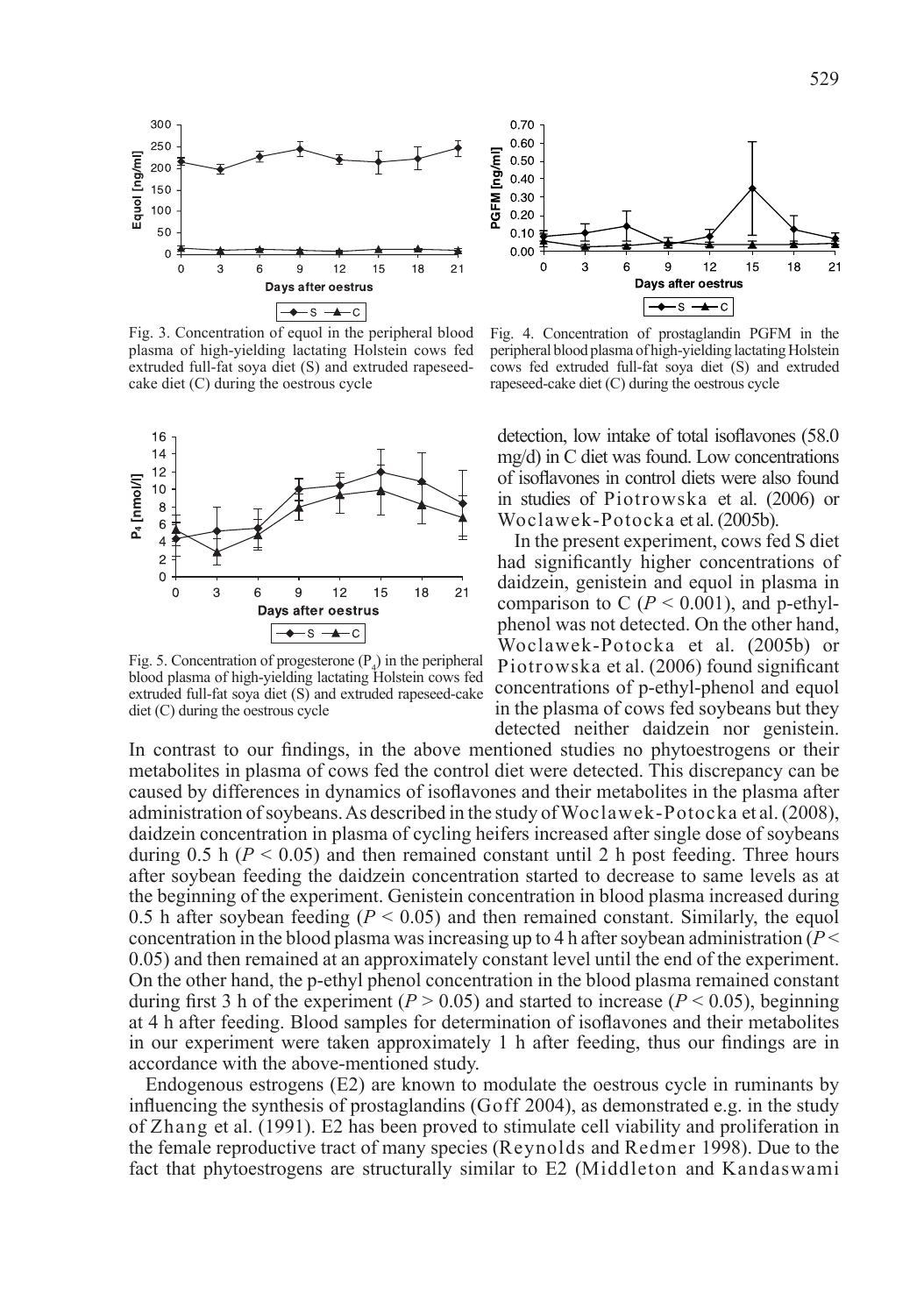1986) and act as agonists or antagonists of endogenous E2 (Rosselli et al. 2000, Dubey et al. 2000), it can be assumed that they influence the same reproductive processes as regulated by E2. As already mentioned, in bovines,  $PGF_{2a}$  is the major luteolytic agent (McCracken et al. 1999) whereas  $PGE_2$  exerts luteoprotective properties (Asselin et al. 1996). Thus, the development and maintenance of the CL whether during the oestrous cycle or for establishment of pregnancy depends on the optimum  $PGF_{2\alpha}$ :  $PGE_2$  ratio (Milvae) et al. 1996; Arosh et al. 2004). In the endometrium, the PGF<sub>2a</sub> is synthetised mainly by the epithelial cells and  $PGE_2$  by the stromal cells (Skarzynski et al. 2000; Asselin et al. 1996). In their recent *in vivo* and *in vitro* studies, Woclawek-Potocka et al. (2005a,b) have shown that soy-bean derived phytoestrogens regulate both  $PGE_2$  and  $PGF_{2a}$  secretion in endometrium of cycling and early pregnant heifers or cows with preferential increases in  $PGF_{2a}$  secretion (Woclawek-Potocka 2005a,c). Furthermore, equol and p-ethyl-phenol, via the preferential decrease of the viability of stromal cells (Woclawek-Potocka 2005c), can negatively influence the production of  $PGE_2$  and may cause additional disturbances in prostaglandins synthesis and disrupt the physiologic ratio between  $PGE_2$  and  $PGF_{2\alpha}$ .

Due to the fact that PGF<sub>2</sub> is rapidly metabolised in the organism, a metabolite of 15-keto-13,14-dihydroprostaglandin  $F_{2a}$  (PGFM) was determined in blood plasma of cows in our experiment as described by Skarzynski et al. (2003). Plasma concentration of PGFM throughout the experiment in S tended to be higher  $(P = 0.095)$  than in C. This is in disagreement with Woclawek-Potocka et al. (2005b) who found significantly higher  $(P < 0.01)$  plasma concentrations of PGFM in soybean-fed heifers than in control animals. This discrepancy can be caused by a higher variability in PGFM concentrations determined in their study with the highest level reaching up to 1.6 ng/ml while the highest concentration of PGFM in our experiment with multiparous cows was 0.349 ng/ml. The plasma concentrations of PGFM in C varied only little throughout the experiment and were similar to those determined by Woclawek-Potocka et al. (2005b).

The concentration of  $P_4$  in the plasma in S did not differ significantly throughout the experiment in comparison to  $\overline{C}$  ( $P > 0.05$ ). This is in agreement with Piotrowska et al. (2006) or Woclawek-Potocka et al. (2005b). Similarly to our findings, in both of the mentioned studies the  $P_4$  concentrations increased from Day 0 to 12-15 and then started to decline. In the present study, no significant difference was detected between  $P_{4}$ concentrations in S compared to C in dependence on days of oestrous cycle. On the other hand, Piotrowska et al. (2006) found that the  $P_4$  concentration in soybean-fed animals on Day 15 and 18 of oestrous cycle was significantly lower than in standard diet-fed heifers.

In our experiment, the length of the oestrous cycle was not affected by the treatment ( $P$  > 0.05). This is in agreement with Piotrowska et al. (2006). On the other hand, the average length of the oestrous cycle in our experiment was shorter than that reported in the abovementioned study. This shortage was probably caused by regular per rectum examinations that were used to examine the ovaries.

The length of the oestrous cycle in cattle is commonly 18-24 days with 21 days considered the average (Rioux and Rajotte 2004). Nevertheless, the intensity and duration of oestrous behaviours during the oestrous cycle is highly variable among individuals. Social interactions, housing and management factors, the physical environment impinging on the animal, nutritional status age and physiological state, genetic factors and presence of the bull can influence oestrus in cattle (Orihuela 2000). The oestrous cycle length in the cows in this experiment was probably influenced by the frequent interventions of a veterinarian (three times a week in the collecting period). Frequent rectal examinations could cause congestion of the endometrium and consequent shortening of the oestrous cycle in the cows.

In conclusion, the effect of soybean-derived phytoestrogens and their metabolites on the activity of sex hormones during the oestrous cycle was studied on multiparous (lactation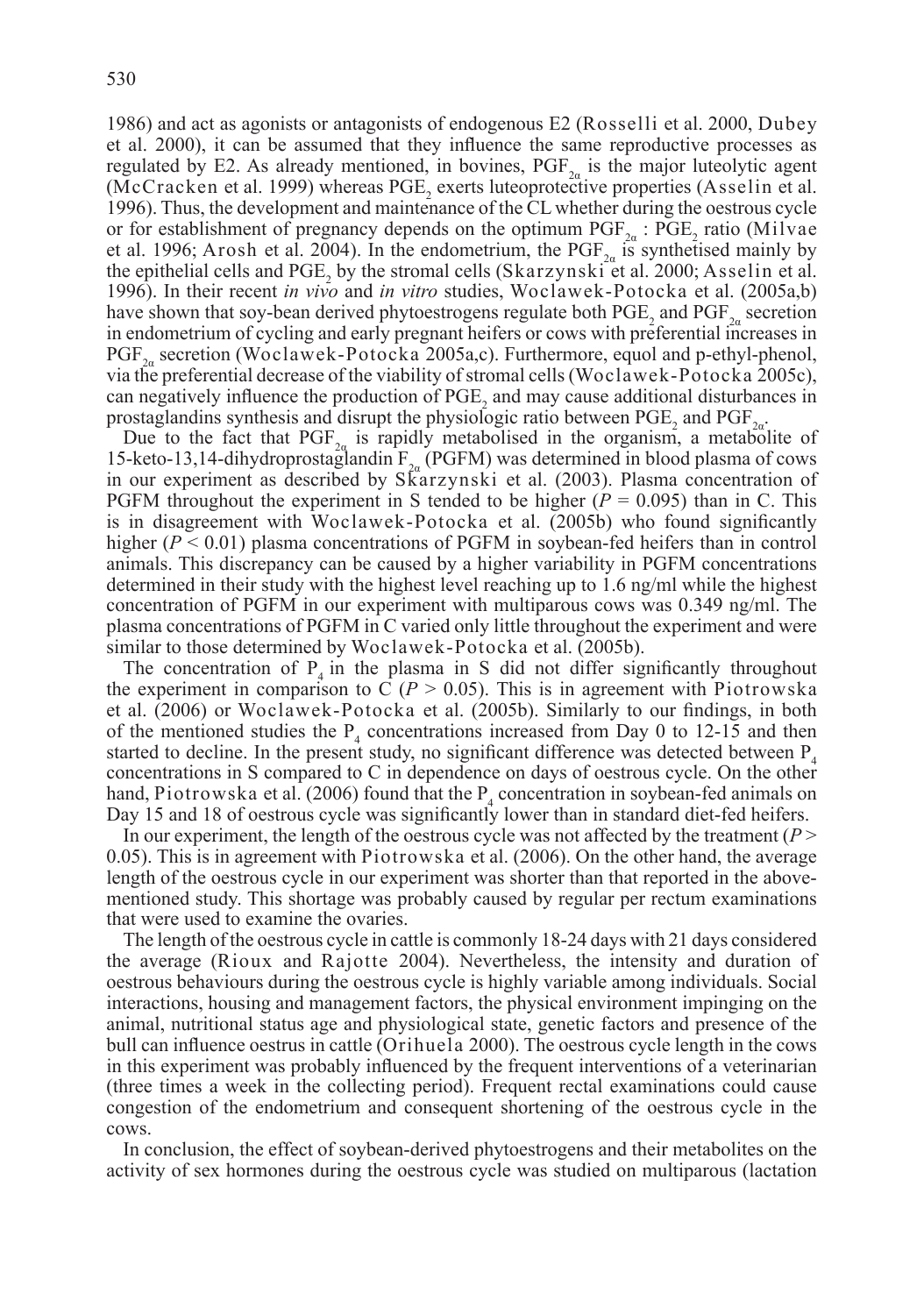3–4) lactating dairy cows. Inclusion of extruded full-fat soya to their diet resulted in a significant increase in daidzein, genistein and, in particular, equol concentrations in blood plasma. Although these compounds tended to increase the plasma concentration of PGFM throughout the oestrous cycle ( $P = 0.095$ ), plasma concentration of  $P_4$  throughout the cycle was not influenced by the treatment. Further, no differences in the length of the oestrous cycle were observed. These data suggest that if cows are continuously exposed to a diet that include soya, phytoestrogen active metabolites may act chronically and locally on the reproductive tract.

# **Vliv sojových fytoestrogenů na koncentraci isoflavonů, 15-keto-13,14 dihydroprostaglandinu F2<sup>α</sup> a progesteronu v plazmě dojnic**

Cílem studie bylo stanovení vlivu sojových fytoestrogenů a jejich metabolitů na aktivitu pohlavních hormonů během estrálního cyklu u multiparních laktujících dojnic. Pokus byl proveden na čtyřech multiparních laktujících holštýnských dojnicích formou opakovaného latinského čtverce s "double reversal design". Pokus v délce 168 dnů byl rozdělen do 4 period, každá v délce 42 dnů, složených z 21 dnů přípravného období a 21 dnů odběrového období. Dojnice byly rozděleny do 2 skupin. Kontrolní skupina (C) byla krmena krmnou dávkou obsahující extrudované řepkové pokrutiny zatímco pokusná skupina (S) byla krmena krmnou dávkou s obsahem extrudované plnotučné sóji. Celkový příjem izoflavonů byl 3297 mg/d u S a 58,0 mg/d u C (*P* < 0,001). Koncentrace jednotlivých izoflavonů, tj. daidzeinu, genisteinu a equolu v plazmě u S (tj. 49,3, 78,7 a 218,8 ng/ml v tomto pořadí) byla průkazně vyšší než u C (13,5, 42,9 a 18,3 ng/ml v tomto pořadí, *P* < 0,001). Koncentrace progesteronu v plazmě během estrálního cyklu nebyla pokusným zásahem ovlivněna (*P* > 0,05). Koncentrace prostaglandinu PGFM v plazmě během estrálního cyklu u S měla tendenci k vyšším hodnotám (*P* = 0,095) než u C. Rozdíly v délce estrálního cyklu mezi dojnicemi krmenými C a S dietou nebyly zjištěny.

## **acknowledgements**

This study was supported by the Ministry of Education, Youth and Sports, Czech Republic, project No. MSM 2678846201 and project No. MSM 6046137305.

#### **References**

- Arosh JA, Banu SK, Kimmins S, Chapdelaine P, Maclaren LA, Fortier MA 2004. Effect of interferon-τ on prostaglandin biosynthesis, transport, and signaling at the time of maternal recognition of pregnancy in cattle: evidence of polycrine actions of prostaglandin E2. Endocrinology **145**: 5280-93
- Asselin E, Goff AK, Bergeron H, Fortier MA 1996. Influence of sex steroids on the production of prostaglandins  $F_{\frac{2a}{3a}}$  and E2 and response to oxytocin in cultured epithelial and stromal cells of the bovine endometrium. Biology of Reprod **54**: 371-379
- Bingham SA, Atkinson C, Liggins J, Bluck L, Coward A 1998. Phyto-oestrogens: where are we now? Br J Nutr **79**: 393-406
- Chouinard PY, Le´ Vesque J, Girard V, Brisson GJ 1997. Dietary soybeans extruded at different temperatures: milk composition and *in situ* Fatty acid reactions. J Dairy Sci **80**: 2913-2924
- Dubey RK, Rosselli M, Imthurn B, Keller PJ, Jackson EK 2000. Vascular effects of environmental estrogens: implications for reproductive and vascular health. Hum Reprod Update **4**: 351-363
- Goff AK 2004. Steroid hormone modulation of prostaglandin secretion in the ruminant endometrium during the oestrous cycle. Biol Reprod **71**: 11-16
- Kennedy TG 1983. Prostaglandin E2, adenosine 3':5'-cyclic monophosphate and changes in endometrial vascular permeability in rat uteri sensitized for the decidual cell reaction. Biol Reprod **29**: 1069-1076
- McCracken JA, Custer EE, Lamsa JC 1999. Luteolysis: a neuroendocrine-mediated event. Physiol Rev **79**: 263-323
- Middleton E, Kandaswami C 1986. The impact of plant flavonoids on mammalian biology: implications for immunity, inflamation and cancer. In: Harborne JB, editor. The Flavonoids: Advances in Research Since, vol. 12. London: Chapman & Hall, pp. 619-652
- Milvae RA, Hinckley ST, Carlson JC 1996. Luteotropic and luteolytic mechanisms in the bovine corpus luteum. Theriogenology **45**: 1327-1349